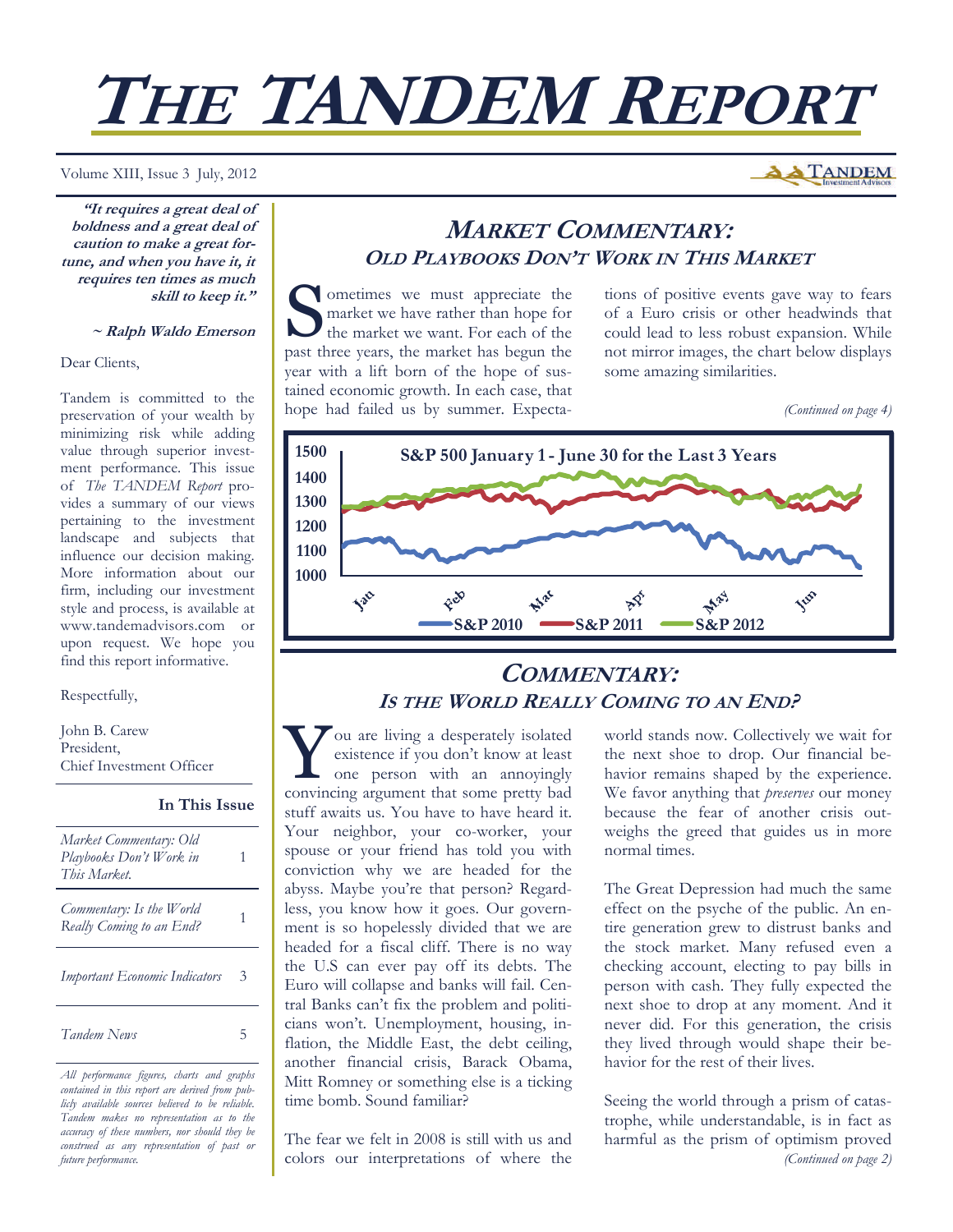## **COMMENTARY (CONTINUED)**

## *(Continued from page 1)*

to be in 2006. Recent history cannot be allowed to supplant the common sense that comes from a broader, less selective historical perspective.

Rarely, if ever, does disaster strike when we are prepared. The most tragic events are the ones that take us by complete surprise. A tornado with no warning results in a natural disaster measured by human loss. A well-anticipated tornado is measured instead by property loss. While both are bad outcomes, the second is far more palatable because those impacted were prepared.

In the case of the economy, it has often been said that the stock market does whatever most people least expect. Much like the unanticipated tornado, the Crash of 1929 and the ensuing Great Depression befell an unsuspecting public. Black Monday of October, 1987 saw the stock market plummet 25% in a single day. Few anticipated such an event. The Tech Bubble burst in 2000, leading to a loss of 50% in stock market value over the ensuing two years. Most investors were blindsided. And finally, the Financial Crisis of 2008 also wrought a 50% market decline, albeit in a much shorter time frame than in 2000.

What do these four events share in common? First, our economy withstood them all and resumed growth in time. Second, and more importantly, they all came about at a time when few expected the good times to end. How is this even remotely similar to our current predicament? The world in which we find ourselves today is one that is not only prepared for, but in fact anticipates, disaster.

The next time you visit your local mall or drive past a strip shopping center, notice the number of stores that are no longer there. As you view a city's skyline, note the number of construction cranes that are missing from the scene. Or in the suburbs, count the subdivisions not being developed, replaced by signs indicating large tracts of land for sale.

Our behavior has changed in lots of little ways that add up to a change in societal behavior that says we are hunkered down. We spend a little bit less, we travel a little bit less, we make do with a little bit less. If we can, we build up our cash reserves for a rainy day and we pay down credit card debt. We will not be caught off guard if we lose our job or our standard of living takes another hit. We are being proactive. All these subtle changes in our daily lives are the result of our most recent experiences.

As a result of our experiences and altered perspectives, we are easy prey for the doomsayers that tell us the world as we know it will end. Most of us try to act rationally, but the pervasive negativity takes its toll. Individual investors are

pulling money out of the stock market regularly. Corporations are building massive cash reserves. Banks are building fortress balance sheets. New business start-ups are tragically missing from an economy that desperately needs them. And on the less rational side, sales of Armageddon items like gold coins and guns have gone through the roof. We are preparing for the worst.

It is by no means our intent to encourage optimism. We have used these pages countless times in the past to rail against euphoric expectations. We simply hope to point out that human behavior tends to go to extremes. The Tech Bubble and the period leading up to the Financial Crisis of 2008 were extremes. Similarly, today's despair, in our view, is an extreme.

Economic history teaches us that unsustainable excesses will be dealt with by market forces. The process is painful but necessary. It also teaches us that once dealt with, the economy moves forward and those prepared for success are most likely to harness the economic growth to their advantage. Some of our nation's greatest entrepreneurs emerged when conditions seemed least likely to produce them. Steve Jobs and Bill Gates came of age in a time of economic malaise, political partnership and high unemployment.

We encourage realism. The economy is bad. The landscape looks bleak. *But we already know all of this.* This tornado has been widely predicted. We no doubt face many strong headwinds as the economy heals its wounds. It will be a bumpy road to the eventual recovery, and things may in fact get worse before the recovery inevitably occurs. But again, who doesn't already know this, and who isn't prepared for it?

Our message is one of patience. To the couple that can't sell their home, the retiree that suffers 1% interest rates or the recent college grad that can't find work, patience is in limited supply. Understandably so. But intellectually, we all must realize that the last 12 years represent a period that our economy has experienced countless times before and will emerge from once again.

This is not a pep talk. As professional money managers, our clients have made money in this period even when the broader stock market has not because we avoided extreme sentiments. There are always sustainable opportunities for the realist. We cannot bury our heads in the sand and succumb to the gloom that surrounds us any more than we should have used our home equity as an ATM.

Expect the best and be prepared for the worst. Invest in things you understand. Spend wisely. Live in the real world, not in the fear of what may happen. Disaster cannot be just around the corner if it cannot catch us off guard. Have patience. The world is not coming to an end.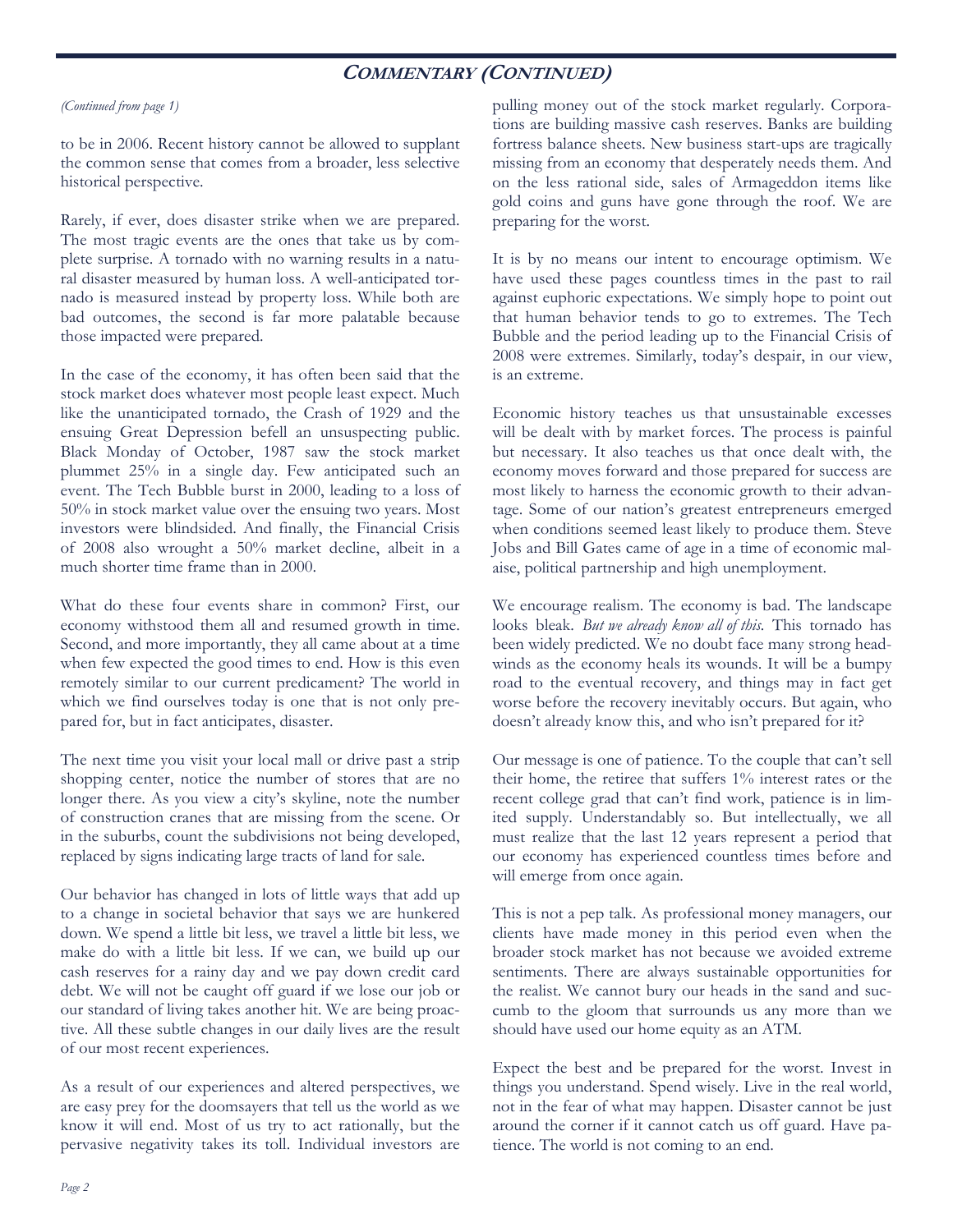## **IMPORTANT ECONOMIC INDICATORS**

The charts below paint a very clear picture that our behavior has changed. The first, representing the change in sale prices of new homes, illustrates the shock we all felt recently as home prices fell (something many thought could never happen). While the price decline was severe, it appears the bubble has burst and we are back on the long term trend line of price growth.

The other 5 charts show how our behavior still reflects the fear that overwhelmed us 4 years ago. The demand for safety has pushed Treasury yields to historic lows. Consumption and consumer sentiment remain at recessionary levels while indicators of economic activity like velocity of money and new business formation are at levels that cannot produce an economic recovery.

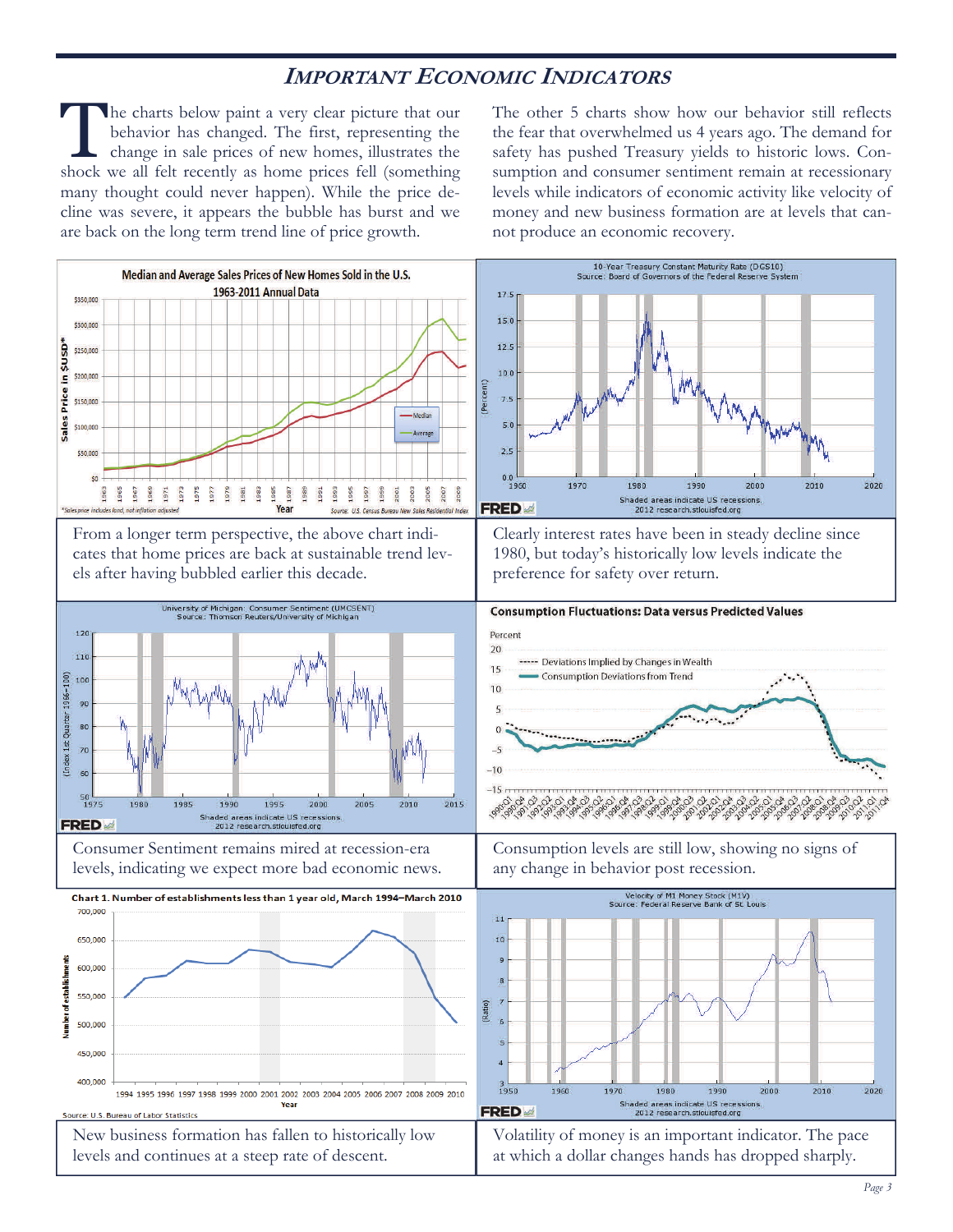## **MARKET COMMENTARY (CONTINUED)**

#### *(Continued from page 1)*

Rather than accepting that the economy is likely to move in fits and starts for the foreseeable future, investors resort to old playbooks based on growth or contraction. The result is a whipsawed market contorted by the tug-of-war between gloom and boom. The problem, as we see it, is that the old playbooks don't work in this market.

A great bull market began in 1981 and lasted either until March, 2000 or October, 2007, depending on your definiexperience to address the market they think they are in. And for most, the predominant experience is that markets either go up or down.

What happens when they do neither, or both? We believe it requires a different perspective and a different playbook. The old frame of reference dictates that when markets go up, the key is to own the companies most likely to benefit, which are the most volatile. These are known as high beta stocks. You will recall that beta is a measure of price movement predicted by the market. The S&P 500 is said to have



tion. For our purposes we use the S&P 500 in the chart above through the end of 2007 because for the entire period until the last top, no matter when investors bought, even in 2000, their patience was rewarded with a higher valuation in the market. The great bull market was followed by a sharp decline in 2008 and 2009 followed by a dramatic climb, as depicted below. If we were to study these two charts in isolation, we might conclude that markets are nearly always one-directional. Most investors rely upon past a beta of 1.00. If a stock has a beta of 1.00, it will move with the market. If it has a beta greater than 1.00 it will move more dramatically than the market, both up and down. A stock with a beta less than 1.00 will move less dramatically than the market. So high beta stocks, in theory, should outperform an up market.

Conversely, when stocks are going down, the traditional *(Continued on page 5)* 

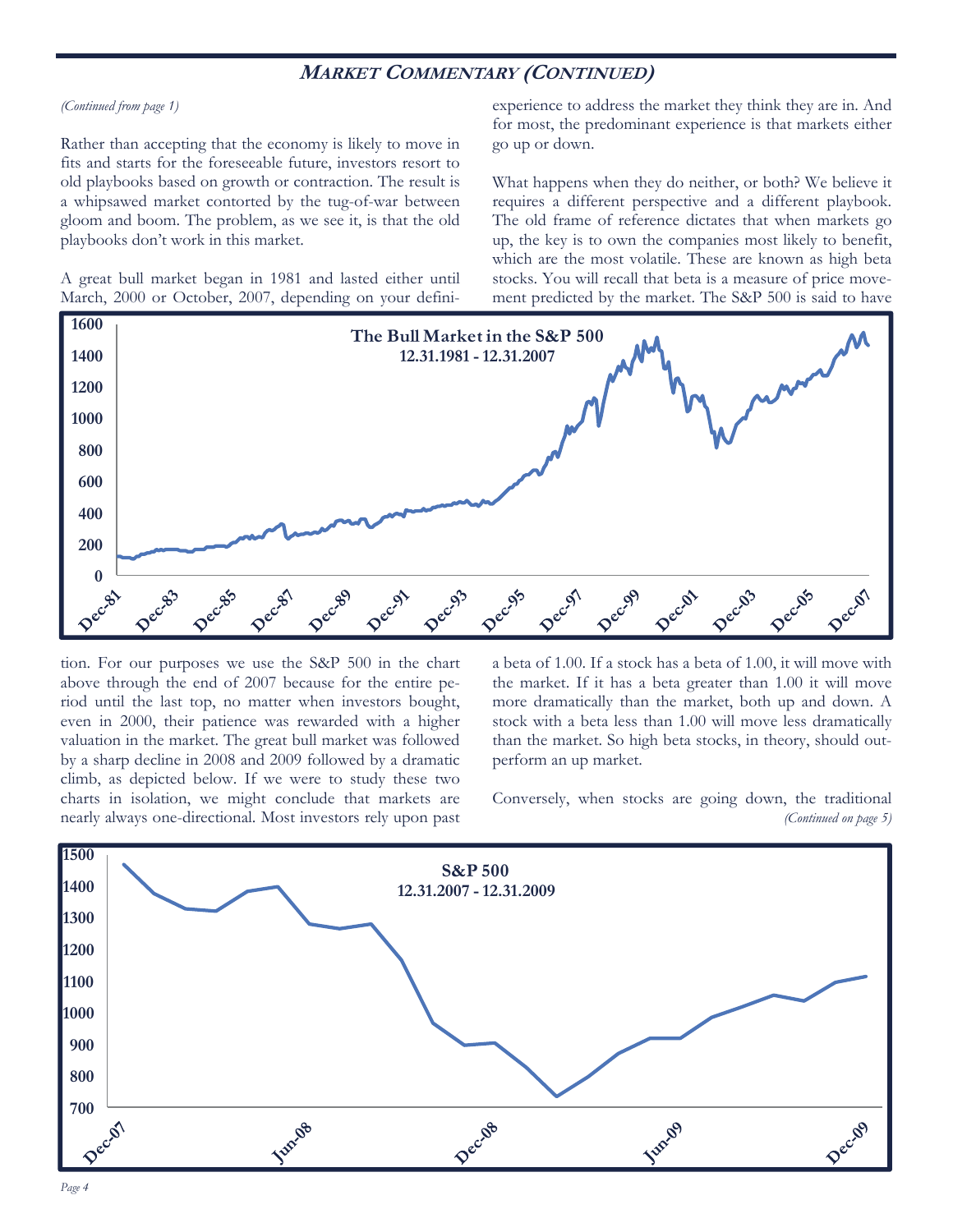# **TANDEM NEWS**

The news from Tandem is not nearly as joyous this quarter as it was last. Wilmot B. Ouzts, Jr., passed away June 27, 2012 after a long illness. Mr. Ouzts, quarter as it was last. Wilmot B. Ouzts, Jr., passed father of Allen, was a man of many accomplishments. He was a decorated Alamo Scout in the Pacific Theater, a successful businessman, a pillar of his community and a loving husband, father and grandfather. We grieve with the family for their loss and celebrate a full and meaningful life. May Mr. Ouzts rest in peace.

In other news, Allen Ouzts has decided to retire after a 26 year career in this crazy business, the last 15 with Tandem. Allen has decided to pursue his first love - farming. Those of you that have worked with Allen over the years will no doubt want to join us in saying thank you for your dedicated service and we wish you the best in your new life. Allen is a great friend and we will miss him at Tandem. Farming has always been in Allen's blood and John Deere will no doubt welcome his new avocation.

## **MARKET COMMENTARY (CONTINUED)**

#### *(Continued from page 4)*

thought process has been to flee for safety in stocks with high dividend yields. The theory is that you get paid to wait out the market in these "safer" names. Sadly for investors relying on these strategies for the last 5 1/2 years, neither high beta nor high dividend yield has worked.

As the chart below indicates, the S&P 500 Index of High Beta stocks has woefully underperformed the S&P, even though the market (as indicated by the red line) is essentially flat. Similarly, the S&P 500 High Yield Dividend Aristocrats has failed to provide the safe haven that many sought.

Interestingly, despite a 50% decline in the S&P 500 from October, 2007 through March, 2009, investors choosing dividend growth (not dividend yield) and low volatility actually experienced positive returns. The S&P 500 Dividend Aristocrats and Low Volatility Indices have provided nearly identical positive returns during a time in which the market went both up and down but ended up in the same place. And this is the market we have, even if it's not the market

#### we want.

We have advocated many times the merits of owning healthy companies that grow their earnings and dividends in any economic environment. The chart below shows why. Two newsletters ago we presented the history of the Dow since 1928 and illustrated that nearly all of the Dow's gains have come in only 3 time periods. The rest of the time the market just muddled along, directionless. Well, the market is muddling now.

We have also discussed the influence of the direction of the unemployment rate on the direction of the market, along with many other factors that must be in place before a sustained market advance can materialize. Until then, we must deal with a market that is definitely not one-directional. Old playbooks based on clear market direction don't work.

The only way we see to make money today is to own low volatility portfolios that grow their dividends. And that's all we have ever done. This may not be the market you hope for, but it is still a good market.